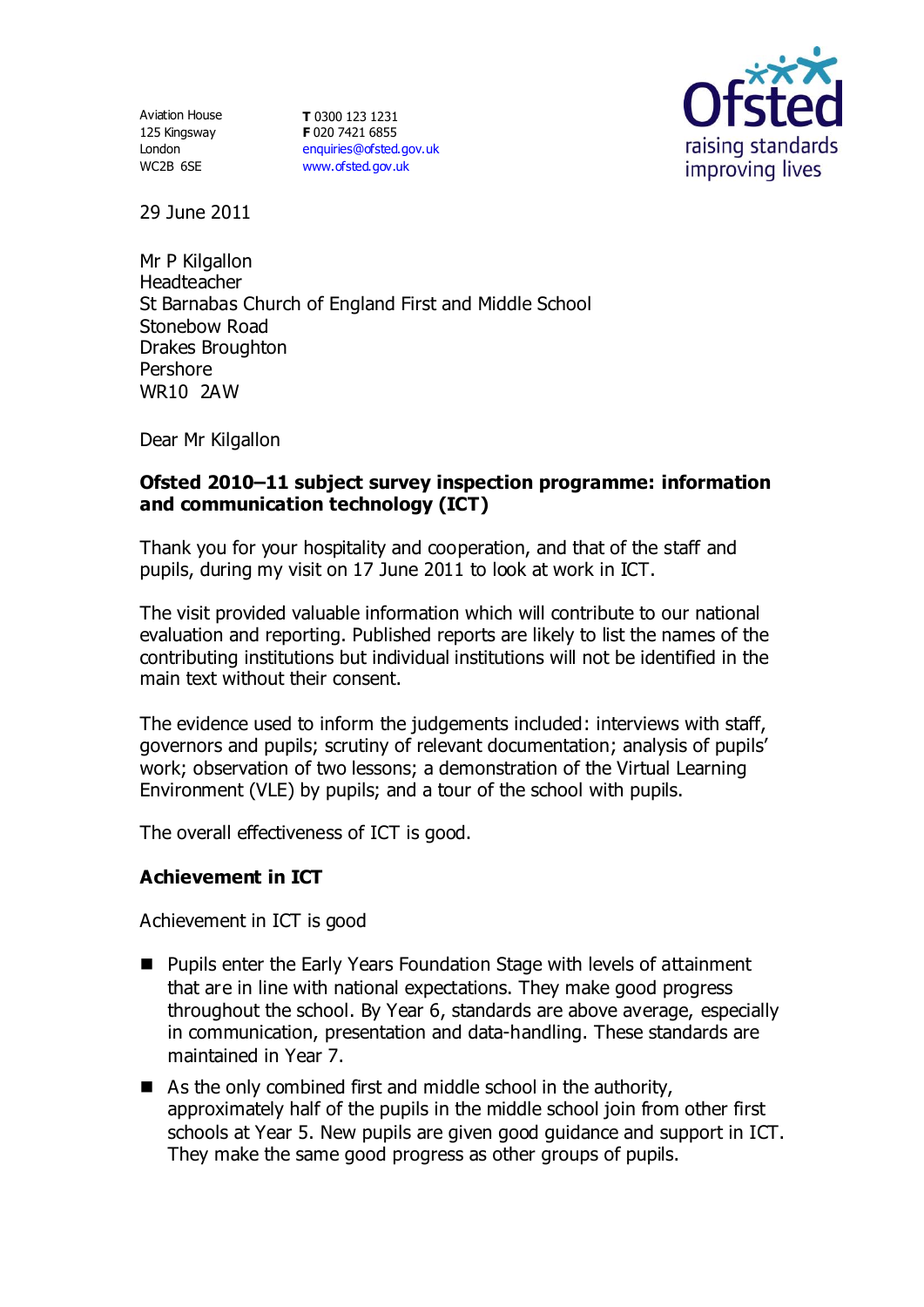- Pupils with special educational needs and/or disabilities and those identified as gifted and talented are given good support. As a result, they also make good progress.
- Pupils' behaviour and engagement are outstanding. Pupils support each other very well and are eager to share their knowledge of ICT with others.
- Pupils enjoy the work that they do. ICT makes a good contribution to their learning in a range of subjects and also to their outstanding personal, social and emotional development.
- Pupils have an excellent knowledge of how to stay safe when using new technologies in school and at home.

## **Quality of teaching in ICT**

The quality of teaching in ICT is good.

- Teachers have good subject knowledge and use this to good effect when planning and delivering lessons.
- From Year 1 to Year 4, ICT is taught to all classes in the suite by the same teacher. This ensures a consistent approach to teaching.
- This approach does not exclude teachers and teaching assistants from their responsibilities for teaching ICT. Teachers are fully involved in the planning and teaching of ICT within their classrooms.
- Teachers make clear the learning objectives and success criteria of a lesson, so that pupils can self- and peer-assess.
- New assessment and tracking procedures have been introduced, which are beginning to inform teachers and senior leaders more accurately of pupils' progress and attainment. However, these new procedures are not yet embedded.

### **Quality of the curriculum in ICT**

The quality of the curriculum in ICT is good.

- $\blacksquare$  The curriculum is well planned and meets the interests of the pupils. It ensures good progression of skills. There is a good emphasis on communication, presenting and data-handling.
- $\blacksquare$  However, the school recognises that aspects of data-logging and monitoring are less well developed.
- Good links are being made between ICT, literacy, numeracy and foundation subjects.
- There is a strong emphasis on 'thinking skills' during ICT lessons, which supports pupils' understanding of their strengths in ICT and what they need to do to improve.
- Pupils identified as gifted and talented attend cluster days for ICT and initiatives organised by local business partnership links.